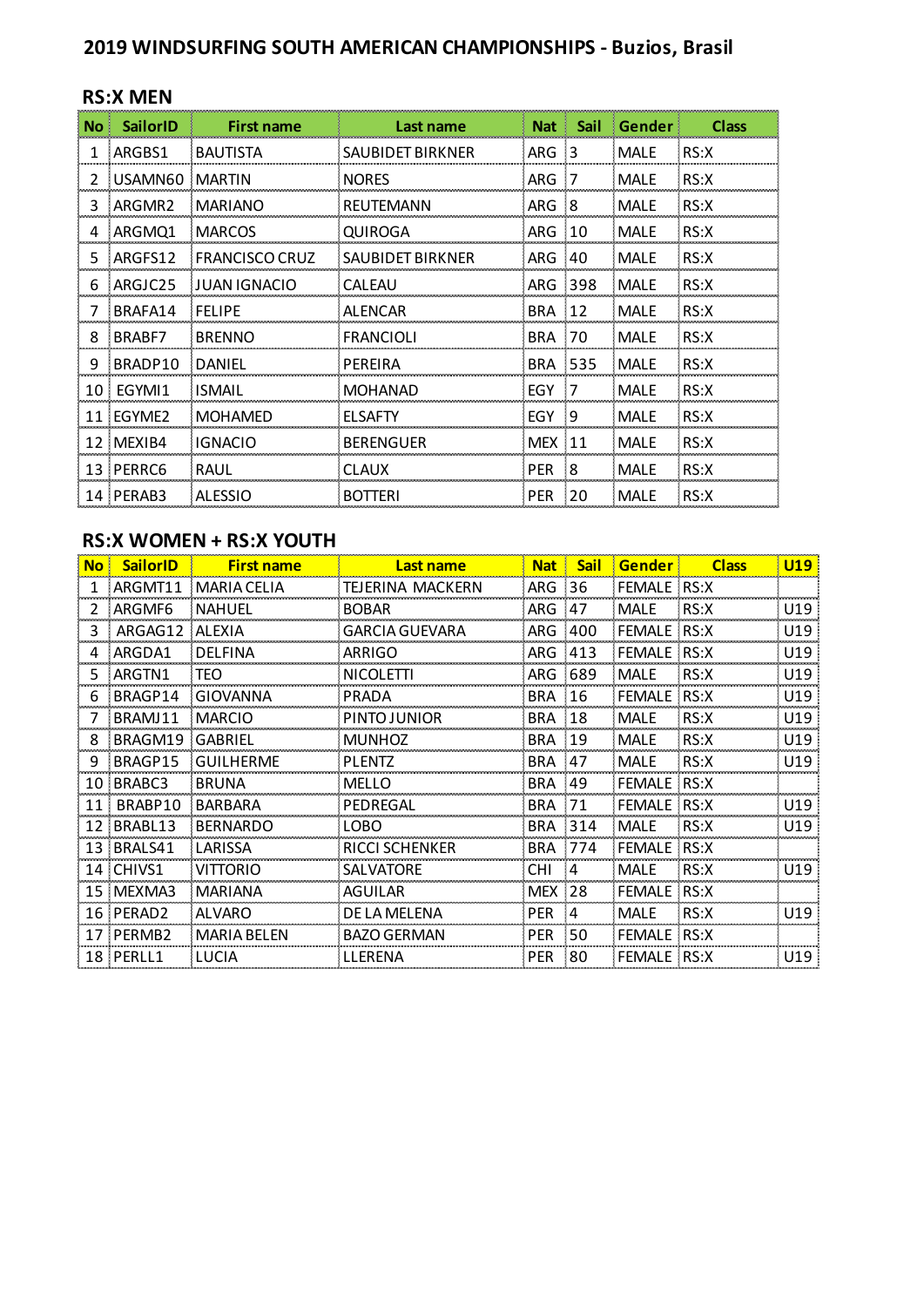# **2019 WINDSURFING SOUTH AMERICAN CHAMPIONSHIPS - Buzios, Brasil**

### **TECHNO 293 U17**

| <b>No</b> | <b>SailorID</b> | First name       | Last name      | <b>Nat</b>    | <b>Sail</b> | Gender      | <b>Class</b> | U17             |
|-----------|-----------------|------------------|----------------|---------------|-------------|-------------|--------------|-----------------|
|           |                 | <b>MARTIN</b>    | REUTEMANN      | ARG 1         |             | <b>MALE</b> | TECHNO 293   | U17             |
|           |                 | <b>GABRIEL</b>   | MANZUR         | ARG           | :7          | <b>MALE</b> | TECHNO 293   | 1117            |
|           |                 | : CONSTANZA      | ALMENARA       | ARG 317       |             | FEMALE)     | TECHNO 293   | U17             |
| 4         |                 | <b>BENJAMIN</b>  | <b>SOLER</b>   | ARG 356       |             | <b>MALE</b> | TECHNO 293   | U17             |
| 5         |                 | GINES            | LOPEZ PENA     | ARG 402       |             | <b>MALE</b> | TECHNO 293   | U <sub>17</sub> |
| 6         |                 | <b>SERENA</b>    | <b>GALEANO</b> | ARG 467       |             | FEMALE      | TECHNO 293   | U17             |
|           |                 | <b>MARTIN</b>    | ABARZUA GUZMAN | <b>CHI</b>    | - 2         | <b>MALE</b> | TECHNO 293   | U17             |
| 8         |                 | <b>BERNARDO</b>  | ABUSADA        | <b>PER</b>    | $-13$       | <b>MALE</b> | TECHNO 293   | U17             |
| 9         |                 | <b>SERGIO</b>    | <b>MERCADO</b> | <b>PER</b>    | 23          | <b>MALE</b> | TECHNO 293   | U17             |
| 10        |                 | GONZALO          | KLAUFR         | <b>PER 35</b> |             | <b>MALE</b> | TECHNO 293   | : U17           |
| 11        |                 | <b>TUCA</b>      | LARI           | <b>PER</b>    | -45         | <b>MALE</b> | TECHNO 293   | 1117            |
| 12        |                 | ALEXANDER        | GRAHAMMER      | <b>PER</b>    | -64         | <b>MALE</b> | TECHNO 293   | U17             |
| 13        |                 | RAFAFL           | <b>LLERENA</b> | <b>PER</b>    | .72         | <b>MALE</b> | TECHNO 293   | U17             |
| 14        |                 | <b>VALENTINA</b> | PALMA          | <b>PER</b>    | -82         | FEMALE      | TECHNO 293   | U17             |

#### **TECHNO 293 U15**

| <b>No</b> | <b>SailorID</b> | <b>First name</b>     | Last name          |            | Nat Sail | Gender        | <b>Class</b>        | U <sub>15</sub> |
|-----------|-----------------|-----------------------|--------------------|------------|----------|---------------|---------------------|-----------------|
|           |                 | <b>HOMERO</b>         | KOPP ABRAHAM       | ARG 88     |          | <b>MALE</b>   | TECHNO 293          | U15             |
|           |                 | CHIARA                | FERRETTI           | ARG 114    |          | <b>FEMALE</b> | TECHNO 293          | U <sub>15</sub> |
|           |                 | <b>JOAOUIN</b>        | REUTEMANN          | ARG 170    |          | <b>MALE</b>   | TECHNO 293          | U15             |
|           |                 | GERONIMO              | ALMENARA           | ARG 332    |          | <b>MALE</b>   | TECHNO 293          | 8 1 1 1 5       |
| 5         |                 | <b>NICOLAS</b>        | AL MENARA          | ARG 335    |          | MALE          | TECHNO 293          | 1115            |
| 6         |                 | <b>MATIAS</b>         | : ZAVALA RODRIGUEZ | ARG 418    |          | MALE          | TECHNO 293          | U <sub>15</sub> |
|           |                 | ADRIANO VALENTIN NICK |                    | ARG 744    |          | : MALE        | TECHNO 293          | U <sub>15</sub> |
| 8         |                 | MATII DE              | LANZ               | <b>CHI</b> |          | <b>FFMALE</b> | ITECHNO 293         | 1115            |
| 9         |                 | <b>PASCAL</b>         | <b>BLONDET</b>     | <b>PER</b> | - 36     | <b>MALE</b>   | TECHNO 293          | 1115            |
| 10        |                 | <b>AXFL</b>           | <b>SILFVERLIN</b>  | <b>PER</b> | -38      | <b>MALE</b>   | TECHNO 293          | 1115            |
| 11        |                 | <b>IGNACIO</b>        | <b>RIOS</b>        | <b>PER</b> | $-41$    | <b>MALE</b>   | TECHNO 293          | 1115            |
| 12        |                 | <b>BARTOLOME</b>      | <b>DELAS CASAS</b> | <b>PER</b> | -81      | <b>MALE</b>   | TECHNO 293          | U <sub>15</sub> |
| 13        |                 | LUANA                 | <b>ESCULIES</b>    | PER 88     |          |               | FEMALE   TECHNO 293 | U15             |